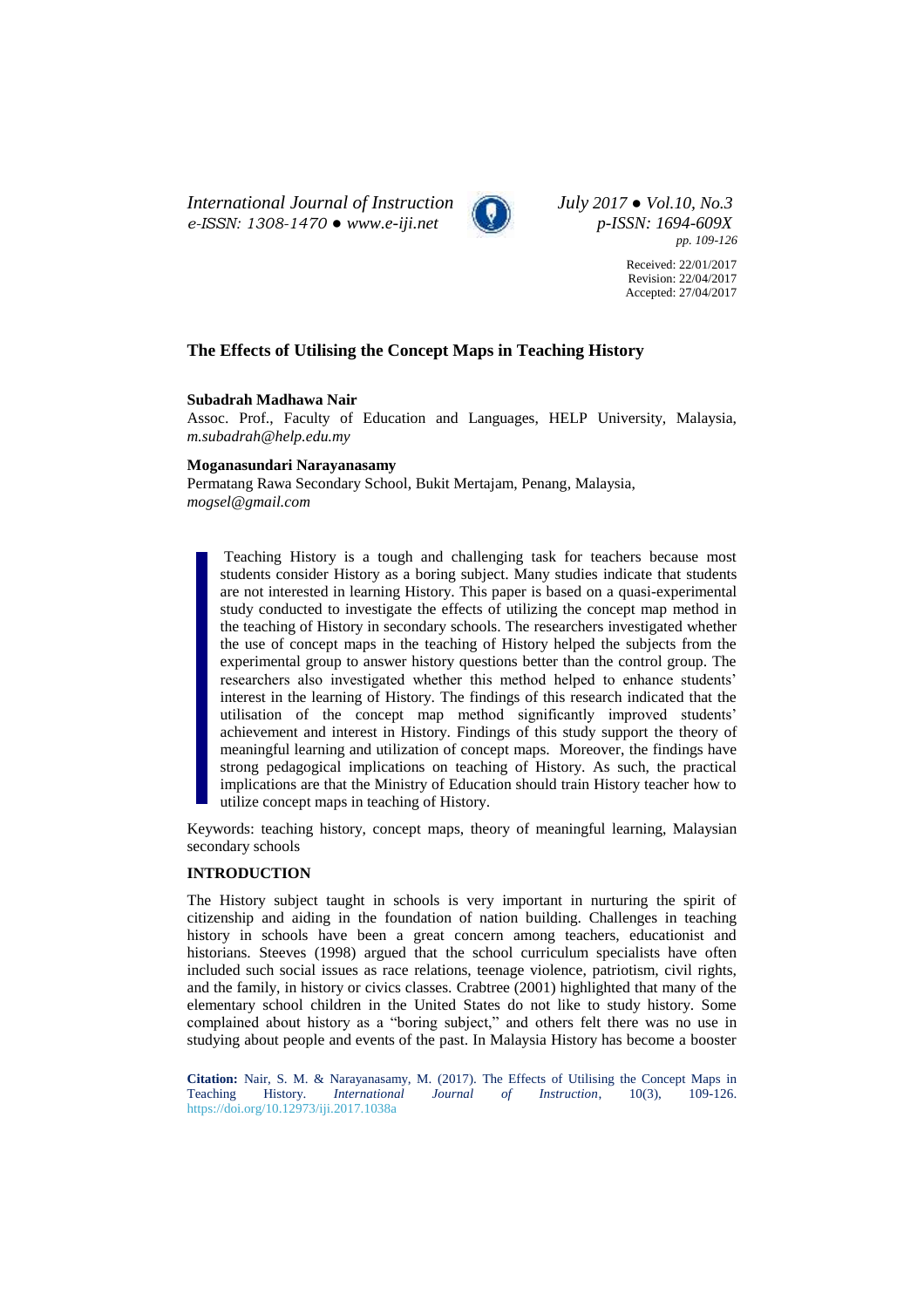for economic development and social change in addition, to instilling the spirit of patriotism and pride for the nation (Malaysian Secondary School Integrated Curriculum Syllabus Description, History; 2002). Therefore, in the Malaysian Schools History Curriculum, has been made a compulsory subject at the secondary school level (Malaysian Ministry of Education, 1989). Unfortunately, most students think History is boring and not an important subject. Leibowitz (2006) stressed that the type of approach used by teachers is crucial in increasing students' motivation, promoting understanding of the subject matter and furthering students' skills development in the study of History.

### *Problem Statement*

Teaching History is a tough and challenging task for teachers because most students consider History as a boring subject telling of the past events. Students find it difficult to visualize and organize information. In addition, students require intellectual maturity and cultural literacy in order to understand History. History teachers should also employ the right strategies to create a conducive learning environment to enhance students' understanding and interest in History. The majority of the History teachers' still practiced teacher oriented teaching and use the 'chalk and talk' method in the classroom. According to Konting (2004), History teaching activities in classes are still geared towards an exam oriented manner. As such, the teaching process fails to develop students' understanding and thinking skills. According to Jamil (2003), students tend to lose interest in learning History if teachers fail to apply the right strategies in the process of teaching and learning. Similarly, findings by Muthiah (2010) showed that students were less interested in learning History because 85% of the History teachers in her study preferred to use teacher centered methods in teaching History and only 15 % of them were in favour of using student centered approaches. Her findings also showed that all 100% of the History teachers in her study only placed emphasis on choosing selected topics in teaching History and ignored the topics that had already been tested in the previous national examinations. In other words the teaching and learning of History was exam oriented.

In a study carried out by Mohd Din (2005) and Selamat (2004) showed that History teachers were concerned about the importance of achieving the main objectives in teaching History. The process of teaching and learning emphasized rote learning and memorizing dates and facts, based solely on the textbook and purely exam oriented. As such, students are easily bored during History lessons and lose their interest in learning History. Studies by Novak (2002, 2005, 2010), and Novak and Gowin (1984) showed that the use of mapping concepts helped students to learn because students were trained to translate abstract information from the text into graphic representation which promote sensible, logical and meaningful learning. The History subject contains a lot of past information which is abstract, complex and difficult to be understood by students. Therefore, by using the concept map method, students are trained to organize abstract information in History in graphical form which is much easier to understand. As stressed by Novak (2010), concept mapping is a tool used to develop students' meta-cognitive strategies where the learner takes charge of his own learning in a meaningful way. There are very few studies on the usage of concept map in teaching history, most of the studies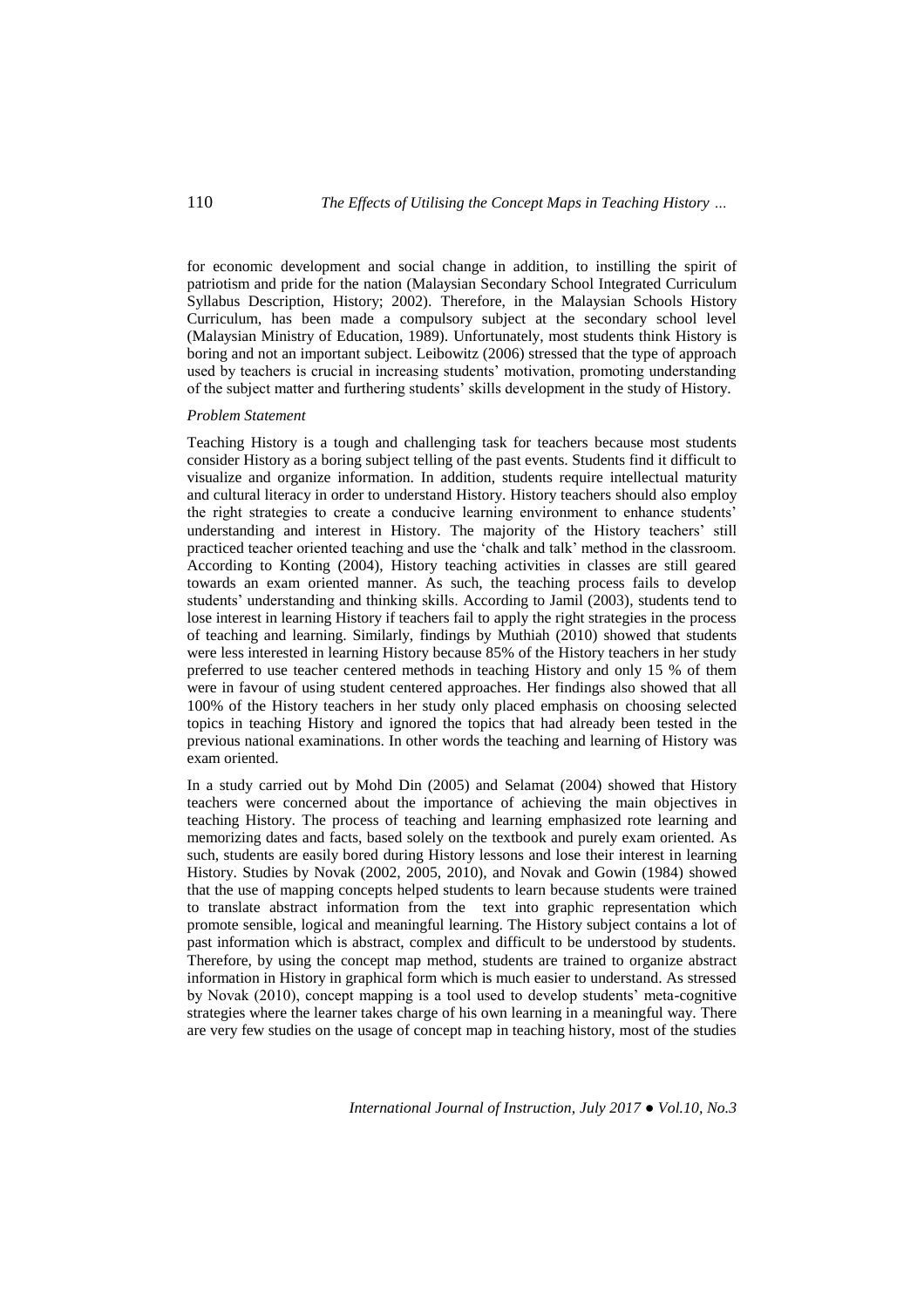employed concept maps in teaching the science subjects. Thus, this research focuses on the effects of utilizing concept map method (Novak & Gowin, 1984) in the process of teaching and learning History.

### *Research Objectives*

The first objective of the research is to identify the effects of utilizing concept map method on students' achievement in History. The second objective is to ascertain whether the utilization of the concept map method enhances students' interest in learning History. The effects of utilizing Novak's concept map method on students' achievement in History are tested in the form of multiple choice type questions, structured questions and overall History questions (multiple choice & structured questions). The effects of using the concept maps on students' interest in learning History are measured by using a set of questionnaires designed for this purpose.

#### *Research Hypotheses*

Four null hypotheses were constructed and tested in this research on a significant level of 0.05. The hypotheses are as follows:

Ho 1: There is no significant difference in scores between the experimental group and the control group in the multiple choice type questions in History.

Ho 2: There is no significant difference in scores between the experimental group and the control group in the structured questions in History.

Ho 3: There is no significant difference in scores between the experimental group and the control group in their overall achievement in History (multiple choice type and structured questions).

Ho 4: There is no significant difference in scores between the experimental group and the control group in their interest in learning History.

### **LITERATURE REVIEW**

The concept map was introduced by Novak and Gowin (1984), and this method is based on Ausubel's (1963) meaningful learning theory which states '*Meaningful learning involves the assimilation of new concepts and propositions into existing cognitive structures'.* According to Novak and Gowin (1984:15) the concept map is a '… *schematic device for representing a set of concept meanings embedded in a framework of proposition.'* The concept map method is also based on the constructivist approach to learning that emphasizes new knowledge building based on students' existing knowledge. This method emphasizes the relationship between concepts clearly. Besides that, concepts are also hierarchically arranged from top down and concepts are stated in boxes or circles and labelled. Furthermore, under the concept map method, concepts are linked using straight lines or arrows and the link word is written on the lines or arrows. The linking words serve to create propositional statements that ultimately give the meaning that the learner is attempting to convey (Daley, 2010). The first concept is more inclusive and has a broader scope followed by other concepts below which are less inclusive (Novak & Canas, 2004). In the process of learning History, concept maps help students to understand History concepts in a meaningful way because students are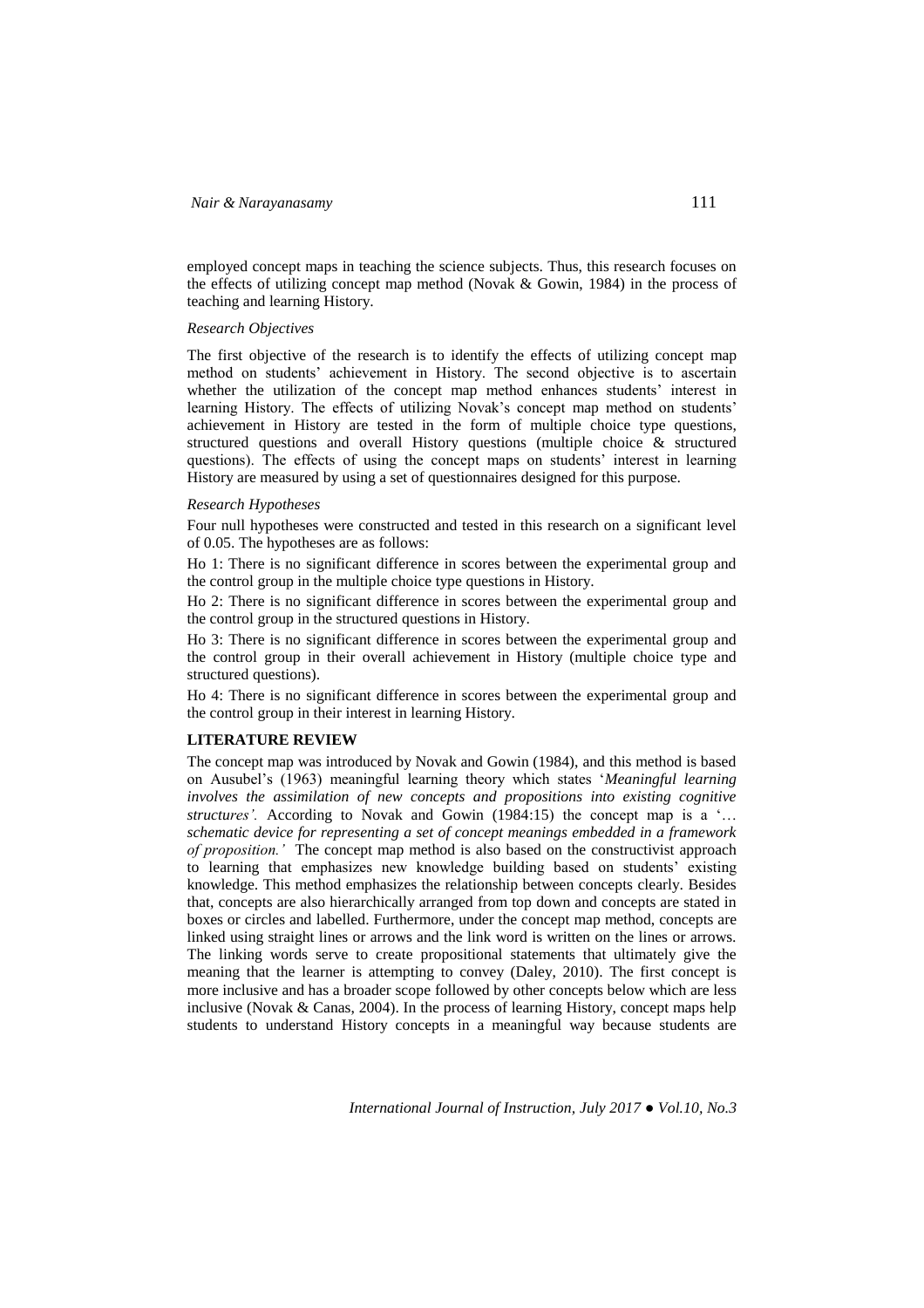engaged in arranging concepts from the general to the specific and students can also see the relationship between concepts comprehensively in a graphical form. In other words, by creating concept maps students are able to use the constructivist learning strategy because they are able to analyse and give meaning to what they are learning.

### *The Effects of Concept Maps*

Study by Novak and Gowin (1984) showed that the concept map method enables teachers to describe concepts that occur in certain texts and engage students actively in the learning process. Studies by Novak (2002, 2005, 2010) also showed that the use of concept maps in learning Science helped students to understand and organize Science concepts in a more meaningful manner and enhanced their understanding. Their findings also showed that students can organize complex concepts graphically by using the concept maps. In addition, Novak and Canas (2006) asserted that the use of concept maps can improve students' memory because through it, students can save the knowledge in an organized manner in their cognitive structures in the long term memory. However, Kinchin (2014) stressed that teachers should be clear about the benefits of mapping activity and should convey the information to the students for effective learning. A study conducted by Sen@ Thomas (2002) showed the utilization of the concept maps method in the learning of Science helped the Form One students (13 years old) to understand Science concepts clearly and enhanced their knowledge in Science.

Kwang (2000) also emphasized that students' performance in the Biology subject improved significantly after being taught using the concept maps. Similarly, a study conducted by Karakuyu (2010) also showed that instructions given by the teacher and drawing concept maps significantly improved the achievement of the experimental group in Physics compared to the control group who were subjected to the conventional method. Asan ((2007) carried out a research to determine the effects of incorporating concept maps on the achievement of Fifth Grade students learning Science. The findings of the study indicated that the experimental group who were taught using the concept map method performed significantly better than the control group who were exposed to the conventional method. Studies by Kaur (2007), Aziz and Jair (2009), and Jayaraman (2009) also revealed that the use of concept maps facilitated the learning process and was able to enhance students' achievement significantly. Findings by Chiou (2008) also indicated that concept mapping is an effective strategy in enhancing students' achievement in the Accounting subject.

Al-Shaer (2014) utilized concept mapping as a prewriting strategy to help Palestinian EFL learners generate argumentative composition. The findings of this study revealed that concept mapping can produce more autonomous EFL learner. The students were also successful in generating new ideas and relationship, and their writing reflected better ability to think for themselves. Study by Zwaal and Otting (2012) concluded that concept mapping enhanced problem-based learning among students, especially in the decision-making process and the communication. However, in contrast to previous research their research showed that concept mapping failed to bring about creativity and better understanding of certain problem. On the other hand, study by George-Walker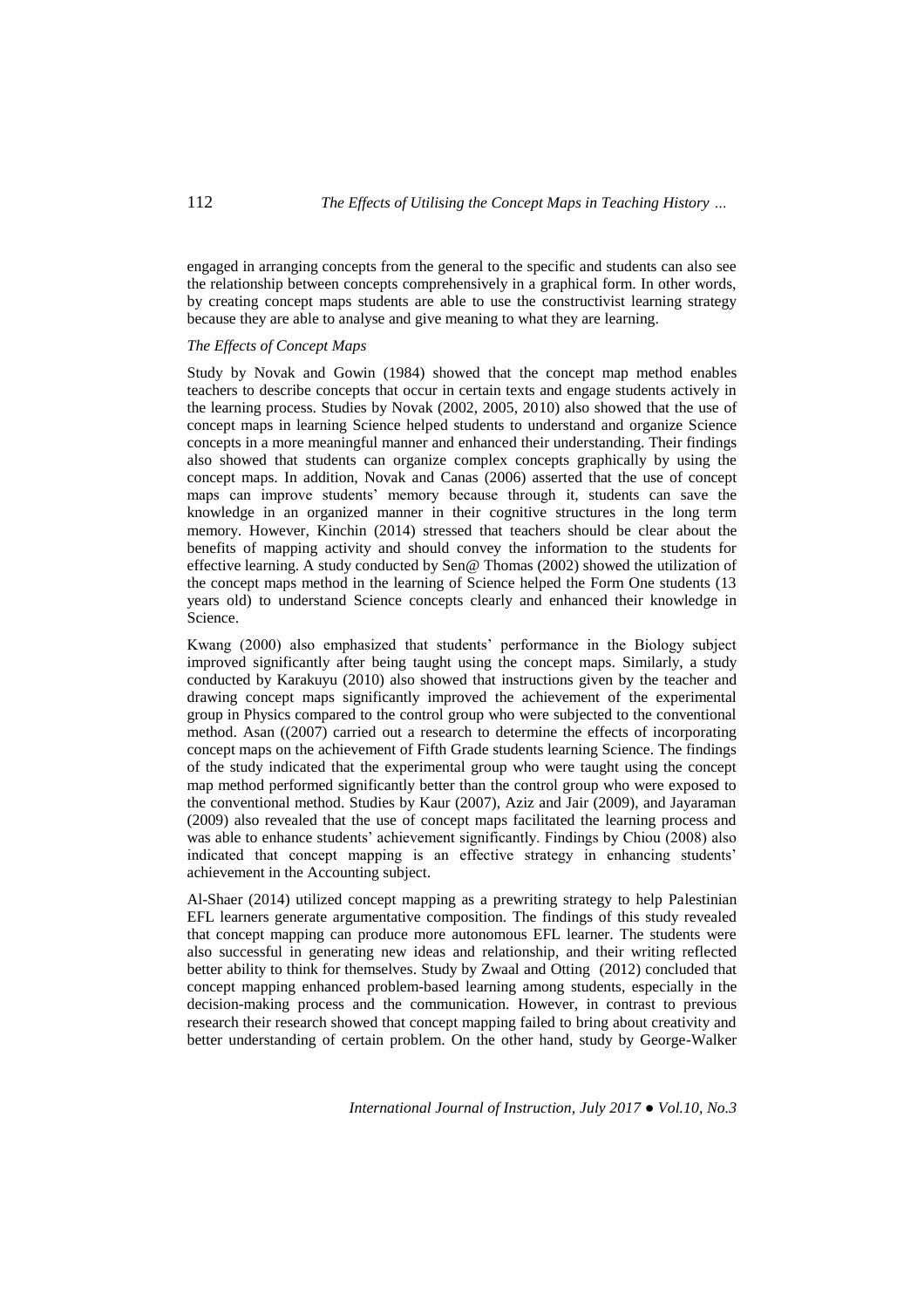## *Nair & Narayanasamy* 113

and Tyler (2014) showed that collaborative concept mapping process provided the team with meaning making mechanism through which to share understanding and explored the teams' potential capacities as stressed by Ausubel (1963). In other words the team was able to work in a collaborative manner for team dialogue and co-construction that was focused, hands-on and visual. Miandoab, Mostafaef and Ghaderi (2012) examined the effects of concept mapping on students learning performance in a history course. The result showed that subjects from the experimental group performed significantly better than the control group. Similarly, a study by Thirumalar (2006) also revealed that employing a concept map strategy enhanced students' understanding and their achievement in History. Therefore, literature review of past studies conducted on the effect of concept maps indicated the positive effects of the method on students' understanding, achievement, problem solving, team collaboration, motivation, attitude, and interest in learning. However, most of the studies are conducted on science subjects and studies on the effect of concept map in teaching History is very limited. As such, this study investigates the effects of using concept map in teaching History.

### *Effects of Concept Maps on Students' Interest in Learning*

Novak and Gowin (1984) stressed that the utilization of concept maps promotes positive self-concepts and positive attitudes towards learning. Several studies have also indicated that the utilization of concept maps enhances students' interest in learning. A research conducted by Isnawati (2000) showed that the use of concept maps increased university students' interest in learning Carbon Chemistry. A study by Tirumalar (2006) revealed that students have positive attitudes towards learning History after being taught using the concept map method. Similarly, findings by Kaur (2007) indicated that students' interest in learning literature components in the Malay Language was enhanced significantly when the teacher used the concept map method. Findings by Nair (2009) also showed that Form Four (16 years old) students' interest in learning Elementary Economics increased after using concept maps. A study conducted by Karakuyu (2010) also showed that students had more positive attitudes towards learning Physics as a result of using the mapping concept. Findings by Chiou (2008) showed that 84% of the students in the study felt that they liked using concept mapping to assist them in learning Accounting.

#### **METHOD**

This research employed a quasi-experimental design (pre- and post-test) as suggested by (Creswell, 2014: 336), and was conducted over eight weeks. The research samples were divided into two groups, namely the experimental group and the control group. During the first week, students from the experimental group and the control group were given a pre-test and questionnaire on interest in learning History. Over the next six weeks the experimental group was taught using the concept map method and the control group was taught using the conventional method. In the eighth week both groups were given the post-test and questionnaire on interest in learning History.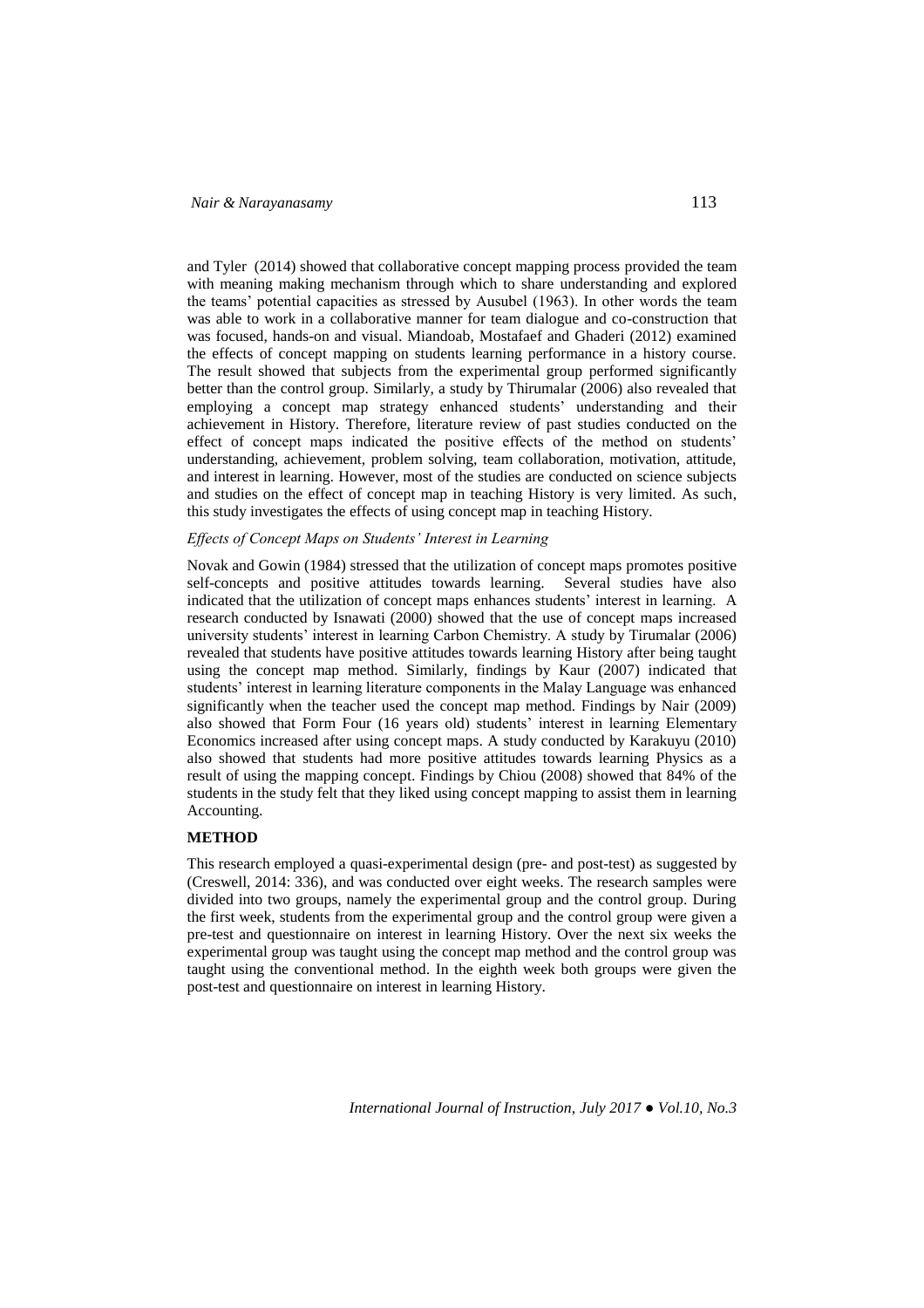## *Research Procedure*

Prior to the experiment, the researchers trained the teacher from the experimental group on the teaching steps using the concept map method. The researchers also provided the topics, teaching objectives, complete teaching lessons and teaching aids (concept maps) for six weeks. The researchers also trained the teacher teaching the experimental group on how to draw concept maps according to procedures suggested by Novak and Gowin (1984). On the other hand, the teacher from the control group was only given the topics and the learning objectives for six weeks, as in the experimental group. During the first week, students from both groups were given the pre-test and the questionnaire on interest in learning History. From the second week to the seventh week, the experimental group was taught using the concept map method, and the control group was taught using the conventional method. The researchers observed the teaching process in the experimental group to make sure that the teacher followed all the teaching steps that had been prepared by the researchers. The researchers also observed the teaching of the control group four times to make sure that the teacher was not using the concept map method and only utilized the conventional method.

In the experimental group, after the set induction, the teacher related the set induction to the lesson topic of the day. Following that, the teacher explained the objectives of the lesson to the students and introduced the topic. The teacher then discussed the topic with the students using concept maps. Then the teacher taught the students how to construct concept maps in a meaningful way. Then the students were divided into groups (five to six students in a group) and they were given the task of drawing their own concept maps on a given topic (students used textbooks and handouts as their references). The teacher facilitated the students in constructing concept maps during the group work. Then each group was required to do their group presentation and the teacher helped the students to modify and correct any misconception. The teacher then evaluated the students' understanding of the topic during the group presentation. At the end of the lesson the teacher asked the students to reflect on the concept maps that they had constructed. This procedure was repeated over the six weeks (three times a week).

In the control group, after the set induction the teacher introduced the lesson. Then the teacher discussed the topic using the textbook and other teaching aids, except concept maps. The teacher then evaluated the students' understanding by asking questions. Then the teacher concluded the lesson. This procedure was repeated over six weeks (the topics and the duration of teaching was the same as in the experimental group).

### *Research Samples*

In this study, the researchers used homogenous samples (Creswell, 2014), consisted of 70 Form Two students (fourteen years old) from two sub-urban secondary schools in the Nibong Tebal district of Penang, Malaysia. The population of Form Two students in both the schools were 310. Each school represented one research group so that the teaching method practiced on one group would not influence the other group. The student number in the experimental group was 36, while the control group consisted of 34 students. The students in both groups were average achievers in History and other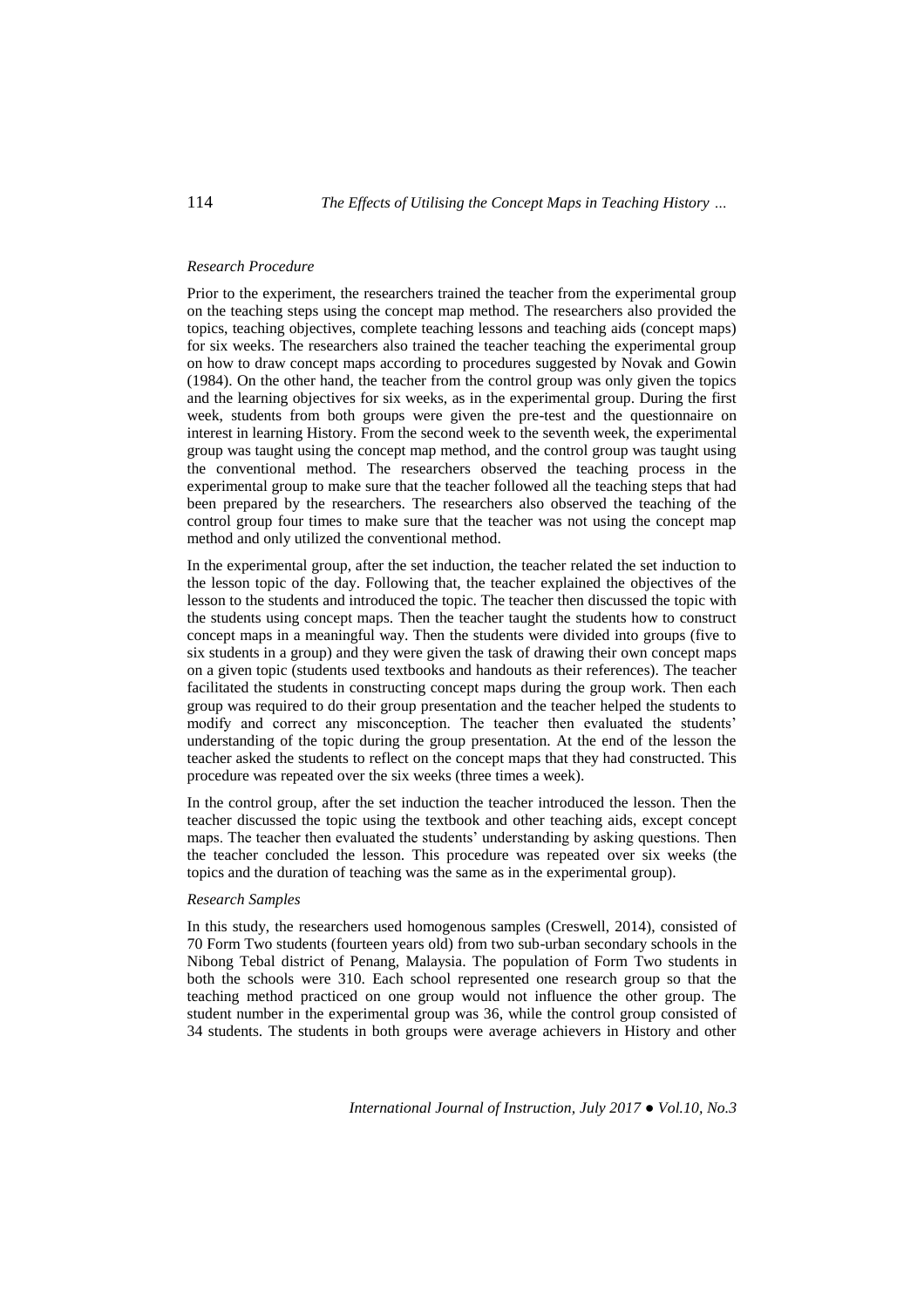academic subjects, seen from their final year (2009) examination results in Form One. The students from both groups are also similar in term of gender and ethnic composition (Malay, Chinese, and Indian).

### *Research Instruments*

The researchers used two types of research instruments, as follows:

- i) Pre-test and post-test for measuring students' achievement in History.
- ii) Questionnaires on students' interest in learning History.

The contents of the pre-test and post-test were the same, consisting of 30 multiple choice type questions and 10 structured questions, which required students to write their answers in the blank spaces given. The total marks for the multiple choice type questions were 30 and 20 for the structured questions. The total marks for both sets of questions were 50.

To obtain the validity of the instruments the researchers asked two teachers who are heads of the History panels, with more than 10 years of experience in teaching History to check and validate the questions and answer schemes for the pre-test and post-test, to ensure they were suitable for Form Two students. The teachers were not from the sample schools; this was to avoid biases. The reliability of the multiple choice type questions was tested using KR21 and KR20 and the findings indicated the questions were reliable (KR21= 81, KR20= 87).

The questionnaire on students' interest in History consisted of 10 items and they were graded based on the Likert scales. The researchers had taken 10 items from the questionnaires used by Muthiah (2004), and modified it for the purpose of the present research. The score for each given response was based on a 4-point Likert scales, 4 points were given for the option, 'totally agree', 3 points for 'agree', 2 points for 'disagree' and 1 point for 'totally disagree'. The scores for the 10 items were totalled up to represent students' scores for interest.

Prior to the actual study, a pilot study was carried out on 34 Form Two students in a Secondary school in Nibong Tebal, Malaysia where by the features of the school and students' academic performance were similar to that of the students in the experimental group and the control group. Findings from the pilot study showed that students could understand every instruction and question to be given in the pre-test, post-test and the questionnaires. The reliability of the questionnaire was tested using 'Cronbach's Alpha'. The Alpha value for the questionnaire in this research was 0.784. According to Sekaran and Bougie (2013), if the reliability is more than 0.60 the questionnaire is suitable and can be used in the research. As such, the finding confirms that the questionnaire was reliable and can be used in the research. The data obtained from the pre-test and questionnaire (prior to intervention) was analysed using the independent sample t-test and data from the post-test were analysed using ANCOVA test (analysis of Covariance).

### **FINDINGS**

The pre-test findings in Table 1 show that there are no significant differences in scores between the experimental group and the control group in the multiple-choice type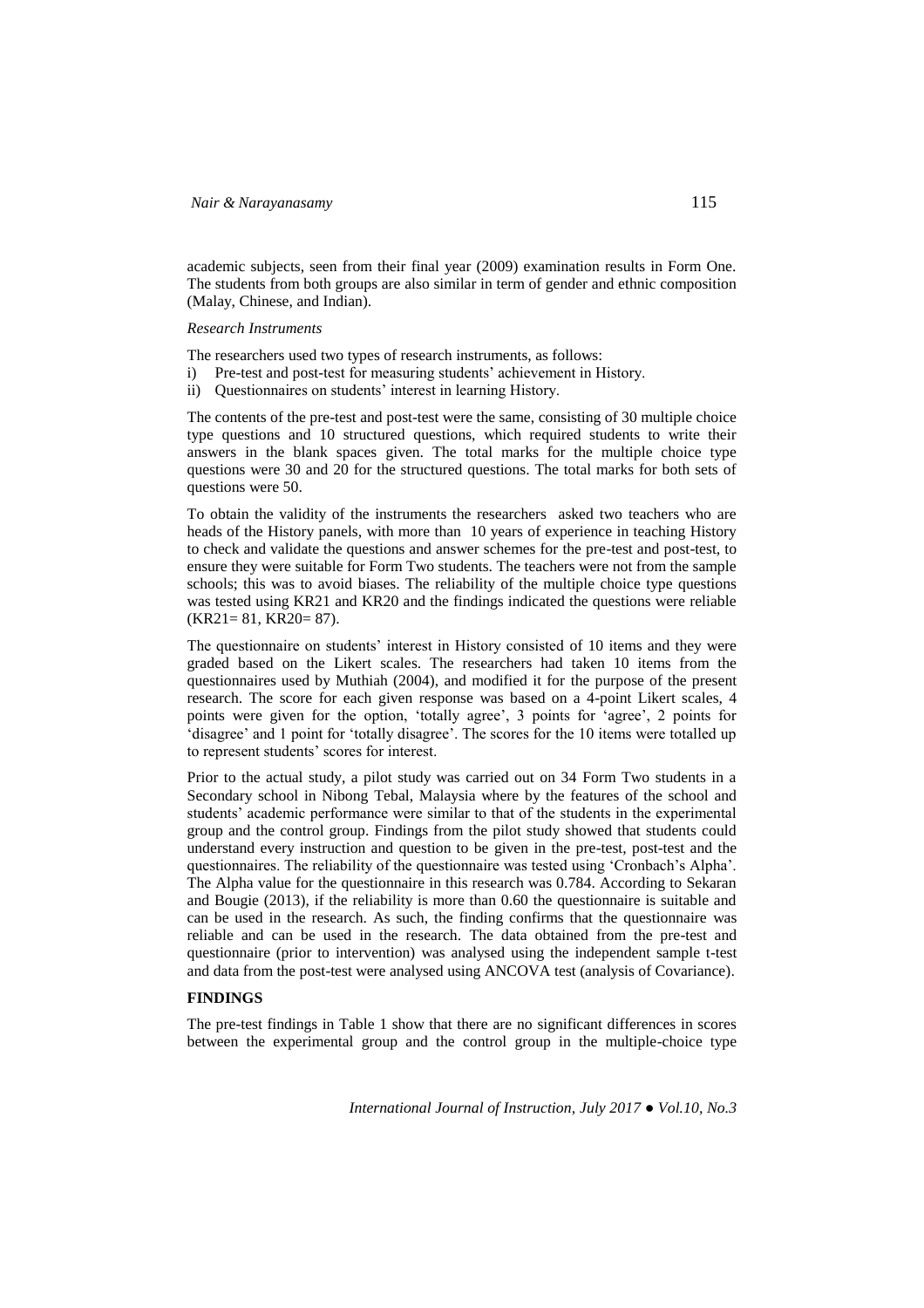questions (mean difference = 0.64, t = 0.64, df = 68, p = 0.40); structured questions (mean difference =  $0.83$ , t =  $-1.50$ , df =  $68$ , p =  $0.14$ ) and overall questions (mean difference = 0.23, t = -0.22, df = 68, p = 0.83). As for interest in learning History, there was a significant difference between the scores of the experimental group and the control group (mean difference = 0.17,  $t = 2.07$ ,  $df = 68$ ,  $p = 0.04$ ). As such the data from the post- test and the post-interest questionnaire were analysed using the ANCOVA test. As stressed by Gay, Mills and Airasian (2006) the ANCOVA test is used to eliminate the score differences between the experimental group and the control group in the pre-test. The scores of the pre-test and pre-interest was used as covariant in analysing the data from the post-test (using the ANCOVA) test, as shown in Table 1:

#### Table 1

Findings of the independent samples t-test for the pre-test

| Component                      | Group        | N  | Mean       | t value | df | Sig.      |
|--------------------------------|--------------|----|------------|---------|----|-----------|
|                                |              |    | Difference |         |    |           |
| Multiple-choice Type Questions | Experimental | 36 | 0.64       | 0.84    | 68 | 0.40      |
|                                | Control      | 34 |            |         |    |           |
| <b>Structured Questions</b>    | Experimental | 36 | 0.83       | $-1.50$ | 68 | 0.14      |
|                                | Control      | 34 |            |         |    |           |
| <b>Overall Questions</b>       | Experimental | 36 | 0.23       |         |    |           |
|                                | Control      | 34 |            | $-0.22$ | 68 | 0.83      |
| Interest                       | Experimental | 36 | 0.17       |         |    |           |
|                                | Control      | 34 |            | 2.07    | 68 | $*$ *0.04 |
|                                |              |    |            |         |    |           |

 $*_{p< 0.05}$ 

**Ho 1**: There is no significant difference in scores between the experimental group and the control group in the multiple choice type questions in History.

| able |
|------|
|------|

The ANCOVA Test for scores in multiple choice questions in post-test

| Source                                    | Sum of         | df | Mean Square | F      | Sig. |
|-------------------------------------------|----------------|----|-------------|--------|------|
|                                           | <b>Squares</b> |    |             |        |      |
| Corrected model                           | 2236.118       |    | 1118.06     | 205.99 | .000 |
| Interception                              | 505.04         |    | 505.04      | 93.05  | .000 |
| <b>Pre-Multiple Choice Type Questions</b> | 256.37         |    | 256.37      | 47.23  | .000 |
| Group                                     | 1818.61        |    | 1818.61     | 335.06 | .000 |
| Error                                     | 363.65         | 67 | 5.43        |        |      |
| Total                                     | 22694.00       | 70 |             |        |      |
| <b>Corrected Total</b>                    | 2599.77        | 69 |             |        |      |
| $\sim$ $\sim$ $\sim$                      |                |    |             |        |      |

 $*p< 0.05$ 

The data analysis of multiple choice type questions in the post-test showed the mean score for the experimental group was higher (mean  $= 22.11$ , SD  $= 3.26$ ) compared with the control group (mean  $= 11.47$ , SD  $= 2.74$ ). The findings from the ANCOVA test in Table 2 indicate that the scores of the experimental group in the multiple choice type questions are significantly higher compared with the control group ( $F= 335.06$ ; df= 1; p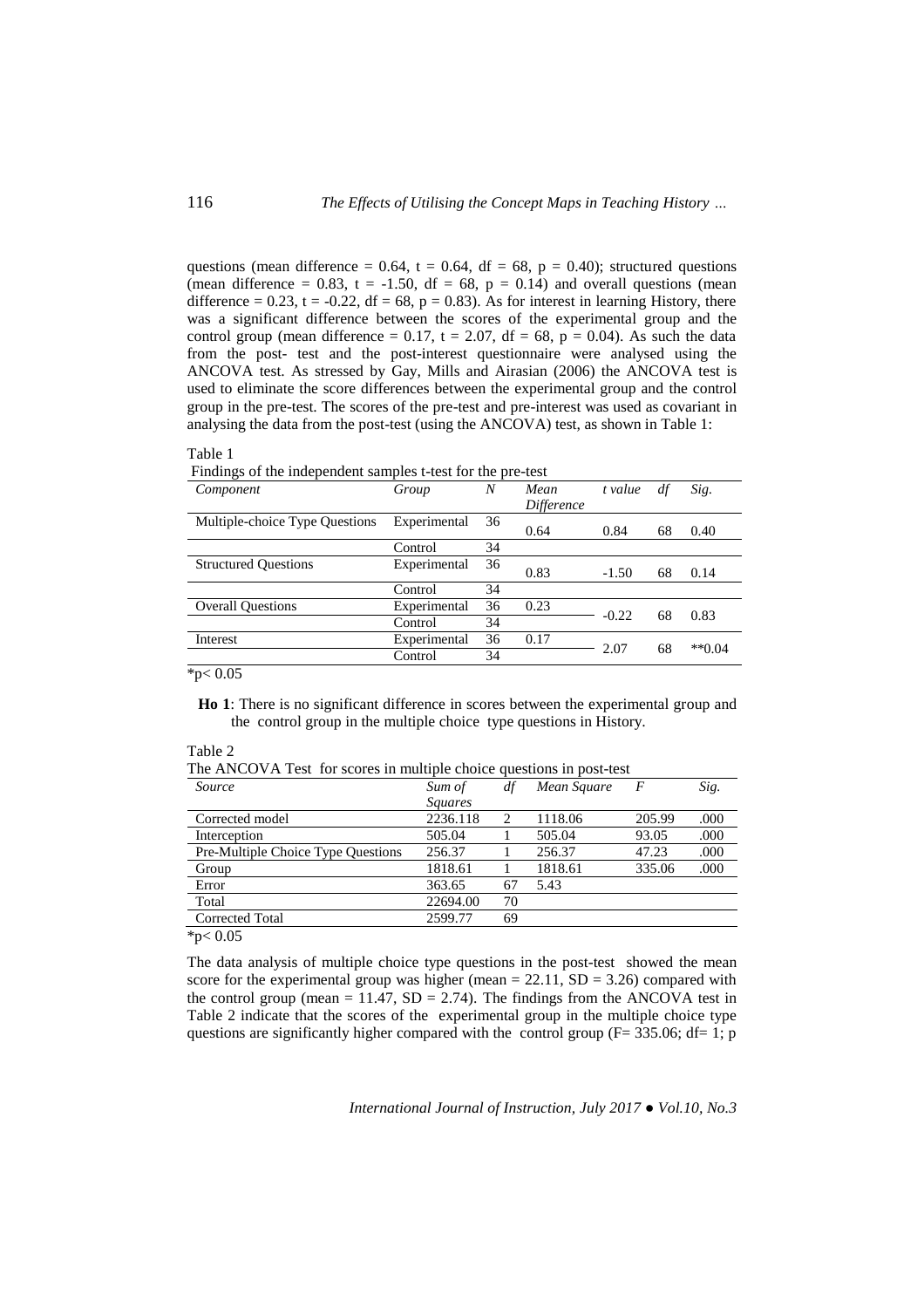$=0.$  000). These results show that the use of the concept map method increased the experimental group's scores succesfully in the multiple choice type questions compared with the control group. Utilization of concept maps has positive effects on the achievement of students from the experimental group. The findings do not accept null hypothesis 1.

Ho 2: There is no significant difference in scores between the experimental group and the control group in the structured questions in History.

| The ANCOVA scores for structured questions in the post-test |                       |    |        |        |      |
|-------------------------------------------------------------|-----------------------|----|--------|--------|------|
| Source                                                      | <b>Sum of Squares</b> | df | Mean   | F      | Sig. |
|                                                             |                       |    | Square |        |      |
| Corrected model                                             | 793.977               |    | 396.99 | 189.49 | .000 |
| Interception                                                | 211.07                |    | 211.07 | 100.75 | .000 |
| Pre-structured Ouestions                                    | 179.83                |    | 179.83 | 85.84  | .000 |
| Group                                                       | 717.35                |    | 717.35 | 342.41 | .000 |
| Error                                                       | 140.37                | 67 | 2.10   |        |      |
| Total                                                       | 9986.00               | 70 |        |        |      |
| Corrected total                                             | 934.34                |    |        |        |      |
| $\sim$ $\sim$ $\sim$                                        |                       |    |        |        |      |

 $*p< 0.05$ 

Table 3

The data analysis for the structured questions in the post-test shows that the mean score for the experimental group is higher ( mean  $= 14.25$ , SD= 2.06) than the control group (mean  $= 8.32$ , SD  $= 2.28$ ). The ANCOVA test results shown in Table 3 reveal that the scores of the experimental group are significantly higher than the control group  $(F=$  $342.41$ ; df= 1; p =0.000). This findings show that the use of the concept map method successfully increased the experimental group's scores in answering the structured questions compared with the control group. The students from the experimental group benefited from concept map and were able to understand and remember the subject matter better compared to their counterparts in the control group. This finding fails to accept null hypothesis 2.

**Ho 3**: There is no significant difference in scores between the experimental group and the control group in their overall achievement in History (multiple choice type and structured questions).

| The ANCOVA overall achievement in History in post-test |                       |    |             |        |      |  |  |
|--------------------------------------------------------|-----------------------|----|-------------|--------|------|--|--|
| Source                                                 | <b>Sum of Squares</b> | df | Mean Square |        | Sig. |  |  |
| <b>Corrected Model</b>                                 | 5527.444              |    | 2763.72     | 366.12 | .000 |  |  |
| Interception                                           | 604.47                |    | 604.47      | 77.67  | .000 |  |  |
| Pre-overall                                            | 808.35                |    | 808.35      | 103.87 | .000 |  |  |
| Group                                                  | 4821.03               |    | 4821.03     | 619.47 | .000 |  |  |
| Error                                                  | 521.43                | 67 | 7.78        |        |      |  |  |
| Total                                                  | 61885.00              | 70 |             |        |      |  |  |
| <b>Corrected Total</b>                                 | 6048.87               | 69 |             |        |      |  |  |
|                                                        |                       |    |             |        |      |  |  |

Table 4

 $*_{p<} 0.05$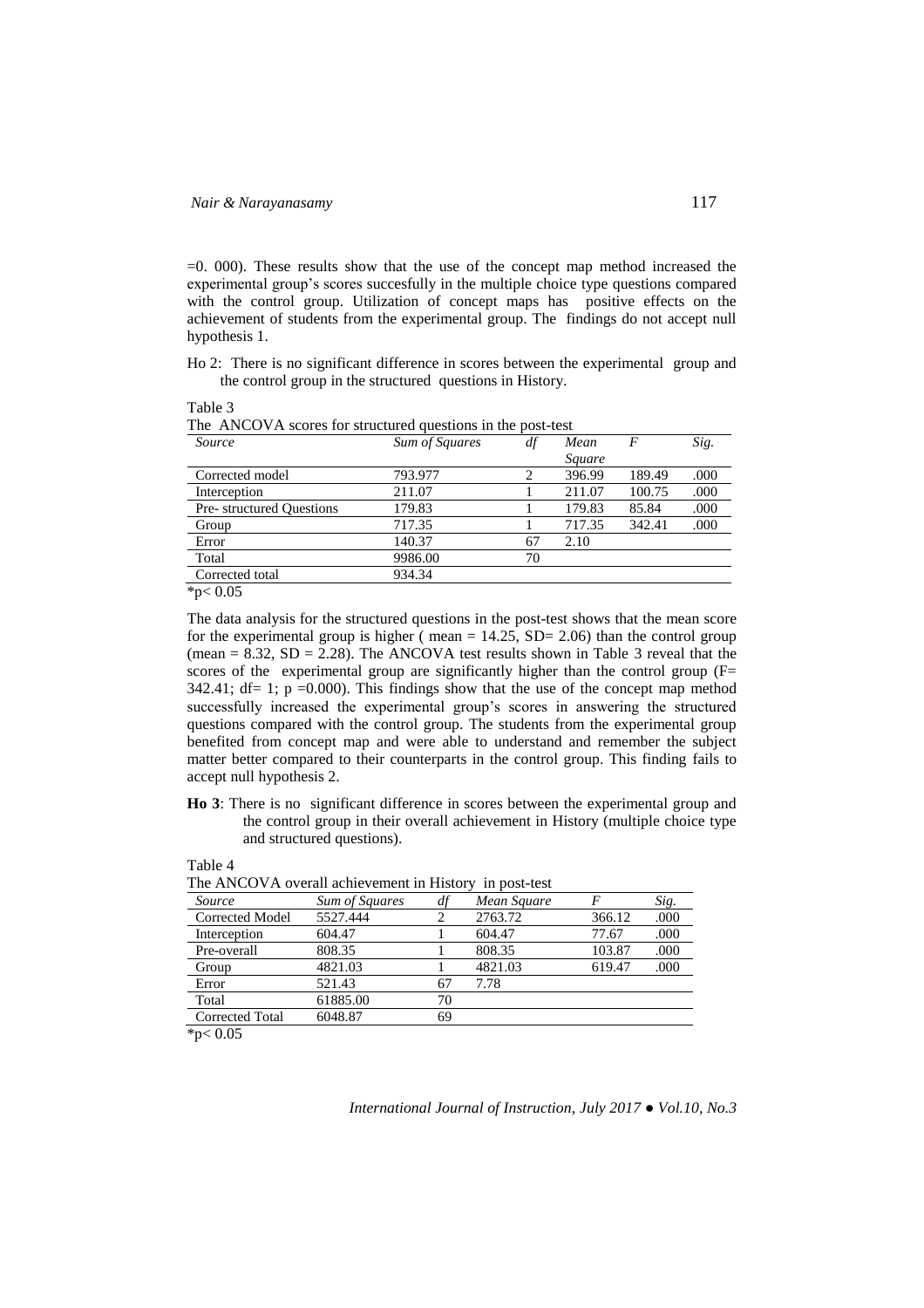The data analysis of the overall questions (multiple choice type and structured questions) in the post-test shows that the mean for the experimental group is higher  $(mean = 36.22, SD = 4.30)$  compared with the control group (mean = 19.79,  $SD = 4.54$ ). The results of the ANCOVA test shown in Table 3 indicate that the experimental group performed significantly better than the control group ( $F= 619.47$ ; df= 1; p =0.000). These results show that the use of the concept map method successfully increased the scores of the experimental group in their overall achievement for History. These findings fail to accept null hypothesis 3.

**Ho 4**: There is no significant difference between the experimental group and the control group in their interest in learning History.

| The ANCOVA test for interest in learning History after the intervention |                |    |             |        |      |  |  |
|-------------------------------------------------------------------------|----------------|----|-------------|--------|------|--|--|
| Source                                                                  | Sum of Squares |    | Mean Square |        | Sig  |  |  |
| Corrected model                                                         | 64.284         |    | 32.14       | 586.10 | .000 |  |  |
| Interception                                                            | 5.63           |    | 5.63        | 107.72 | .000 |  |  |
| Pre Interest                                                            | 3.27           |    | 3.27        | 59.64  | .000 |  |  |
| Group                                                                   | 50.91          |    | 50.91       | 928.29 | .000 |  |  |
| Error                                                                   | 3.67           | 67 | .06         |        |      |  |  |
| Total                                                                   | 573.41         | 70 |             |        |      |  |  |
| <b>Total Corrected</b>                                                  | 67.96          | 69 |             |        |      |  |  |
| $\sim$ $\sim$ $\sim$ $\sim$                                             |                |    |             |        |      |  |  |

 $*p< 0.05$ 

Table 5

Data analysis of student interest in learning History after the intervention showed that the mean for the Experimental Group was higher (min  $= 3.59$ , SD  $= 0.33$ ) compared to the control group (min = 1.72, SD = 0. 31). The ANCOVA test results highlighted in Table 4 clearly show that the scores of experimental group are significantly higher for interest in history compared with that of the control group ( $F=928.29$ ; df= 1; p =0.000). This result does not accept the null hypothesis 4. This result also shows that the concept map method successfully raised the experimental group's interest in learning History compared with the control group.

#### **DISCUSSION**

The findings of this study showed that the concept map method increased students' scores in multiple choice type questions and enhanced their memory (Kaur, 2007; Nair, 2009; Thirumalar, 2006). These findings also support the findings by Asan (2007) which indicated that concept mapping is an effective tool in enhancing students' achievement when answering multiple choice type questions.

The concept map method has a significant effect on students' achievement in answering multiple choice type questions because it enhances students' understanding of concepts in History as well as enhancing their memory. As stressed by BouJaoude and Attieh (2008) the concept map is a study tool which helps to enhance students' achievements. In rote learning students fail to make connections between previous knowledge and new knowledge, and also fail to make connections between concepts. The construction of concept maps has benefited students from the experimental group in understanding the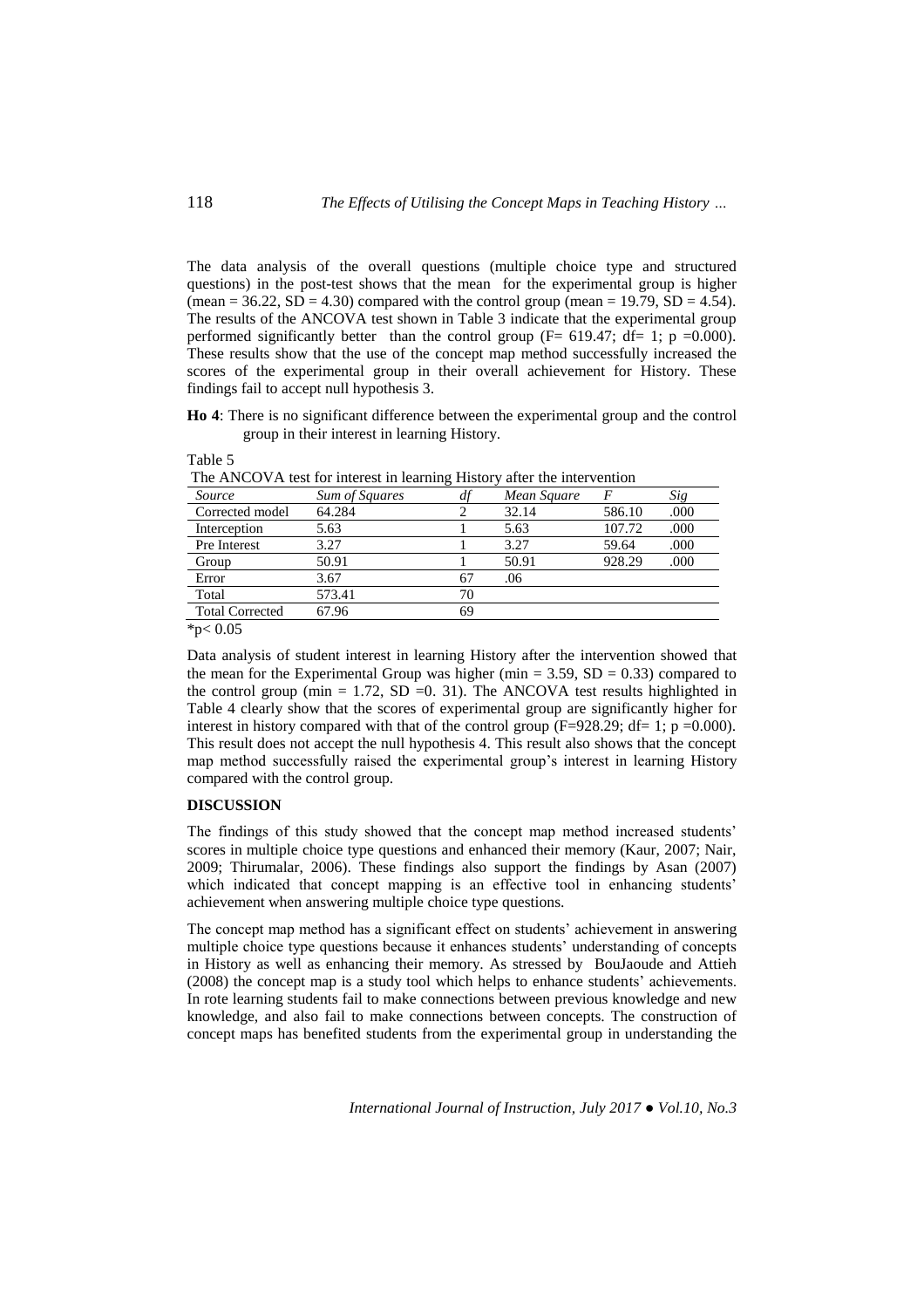key concepts and its relationship with other concepts in History and students are also able to relate their background knowledge to new information. Besides that the students from experimental group were also engaged in a group presentation. Before the group presentation every group was engaged in active discussion in preparing concept maps to do meaningful presentations. This enabled the students from the experimental group to master the subject matter in depth and perform significantly better than the control group in answering the multiple choice type questions (Novak, 2005, 2010).

The experimental group also performed better in answering structured questions because the concept maps helped the students to understand important concepts in History and enhanced their problem solving skills. The positive effects of utilizing concept maps have been the outcomes of numerous studies (Karakuyu, 2010; Kwang, 2000; Sen@ Thomas, 2002) showed that the concept map method can help students to build clear concepts in their cognitive structures and succeed in raising students' achievement. As stressed by Novak (2010), while constructing concept maps, students from the experimental group were engaged actively in organizing the information in a meaningful way. As such their experiences in filling in information on concept maps help them to have a better understanding of History. In the process of constructing concept maps, the students work collaboratively in groups, interact with group members and explore the meaning of what they have learned (Ausubel, 1963). They also learn to think, organise the information, develop knowledge and visualise the concepts using links and crosslinks (Novak & Canas, 2006) and these help them to perform better than their counterparts in the control group. Therefore, the experimental group was able to fill in information more accurately while answering structured questions during post-test compared to the control group.

The findings of this study show that students from the experimental group were able to understand the chapter on *Nationalism in Malaya* clearly by constructing concept maps in groups. The utilization of concept map enhanced the overall achievement of students from the experimental group because they were able to relate all the information in a meaningful way. These findings are parallel to the findings by Thirumalar (2006), Asan (2007), Aziz and Jair (2009), Karakuyu (2010), and Zwaal and Otting (2012), which indicated that the utilization of the concept map method enhances students' achievement significantly.

The results of the present study support research findings by Novak (2002, 2005, 2010) and Pudelko, et al. (2012), which showed that the use of concept maps helped students to construct clear concepts and knowledge learnt can be kept in the cognitive structures over a long term and students are able to retrieve and use the knowledge when needed. Conversely, students from the control group faced difficulty in constructing clear concepts for History because they were more engaged in rote learning and were thus unable to retrieve information from memory quickly and accurately compared with the experimental group. Besides that students from the experimental group develop metacognitive strategies where by they take charge of their learning in a meaningful way and this helps them to understand the subject matter better than the control group.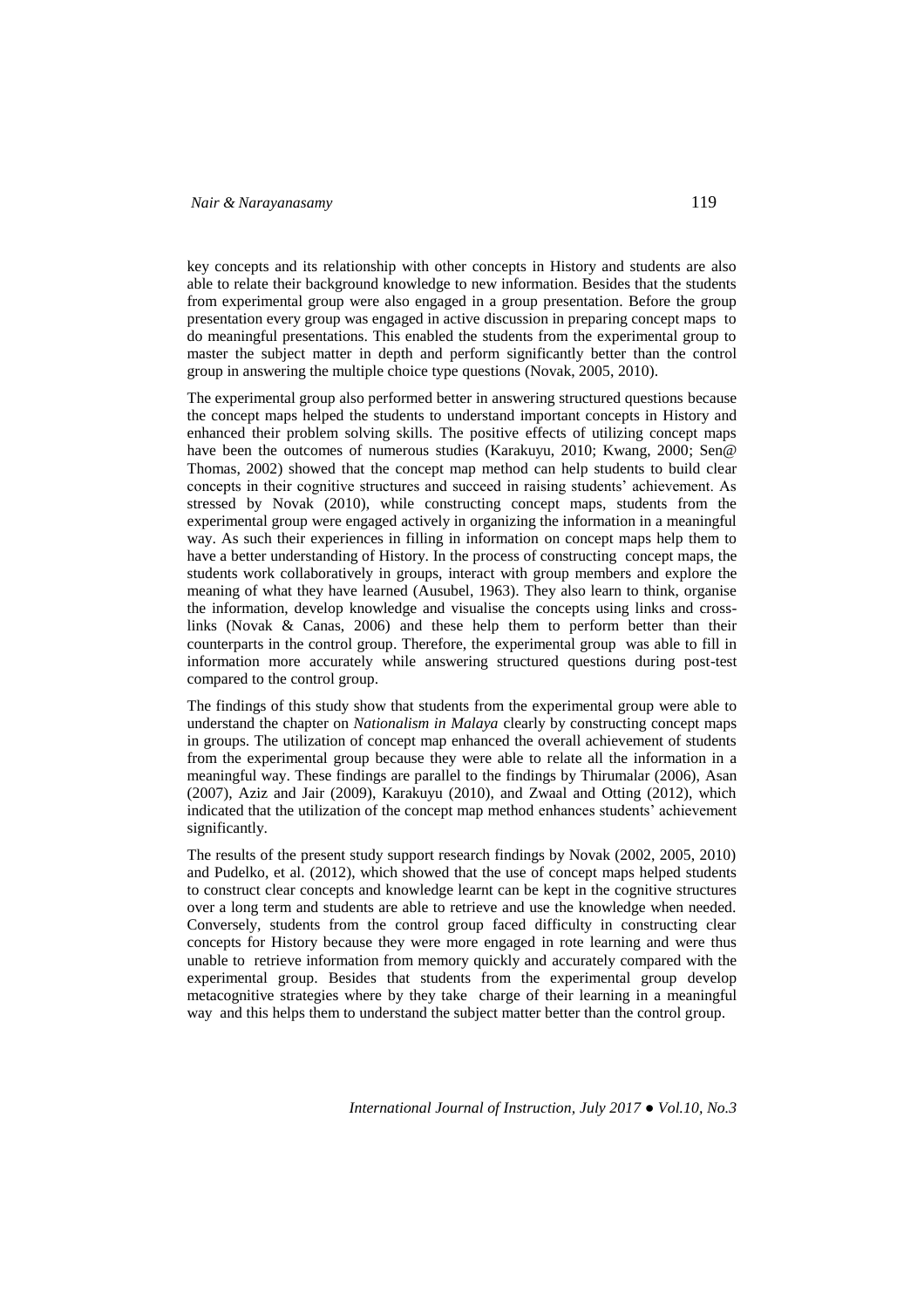The positive effect of the utilising concept map has been the outcome of many studies where students' interest in learning, increased significantly (Chiou, 2008; Kaur, 2007; Isnawati, 2000; Thirumalar, 2006). The use of the concept map method in this study involved students actively in the History lesson, thus it raises students' interest in History. Karakuyu (2010) also emphasized that students had more positive attitudes towards learning when they were engaged in drawing concept map. By constructing concept maps in learning History, students from the experimental group were able to simplify and present the information on *Nationalism in Malaya* via graphical representation. Besides, students also had a better understanding and were able to make connections between concepts. In addition, students had a better understanding in History. Thus, their interest in learning History was enhanced compared with the control group.

In this study, students from the experimental group also engaged actively in group presentation for six weeks. They enjoy working collaboratively and always interact with their friends to do a meaningful group presentation. The elements of fun and enjoyment in learning History could also have contributed in enhancing their interest in History. As for the students from the control group they were more engaged in rote learning and the lessons were more teacher centred. They listen to the lecture-style explanation from their teacher and copy the notes given by the teacher. Passive learning environment in the control group failed to enhance their interest in History as experienced by their counterparts in the experimental group.

## **CONCLUSION**

This research has revealed several important findings. The utilization of the concept map method in teaching History was able to raise students' achievement significantly for multiple choice type questions, structured questions and overall questions. Apart from that, the concept map method was able to raise students' interest in learning History significantly. This method engaged students actively in the learning process because students are actively involved in organizing information and history concepts in a simplified graphical form and they were able to give meaning to the graphic content. In other words, students were engaged in constructivist learning strategies where by the learning process is more student centred and students are able to relate their prior knowledge to new information. This enabled students to understand abstract concepts in History clearly and save the information in their cognitive structures over the long term and use it again when necessary.

The use of the concept map method also had a positive effect on students' interest towards learning History because by constructing concept maps, students can understand the interrelationships between concepts in History. The experimental group understood what they learned and this raised their interest in learning History. Students from the experimental group also engaged in a fun learning while organizing the history information in the process of drawing concept maps. They also enjoyed doing the group presentations and received a lot of inputs from friends and their class teacher. The concept of fun learning and active engagement in the process of learning has enhanced the students' interest towards learning History.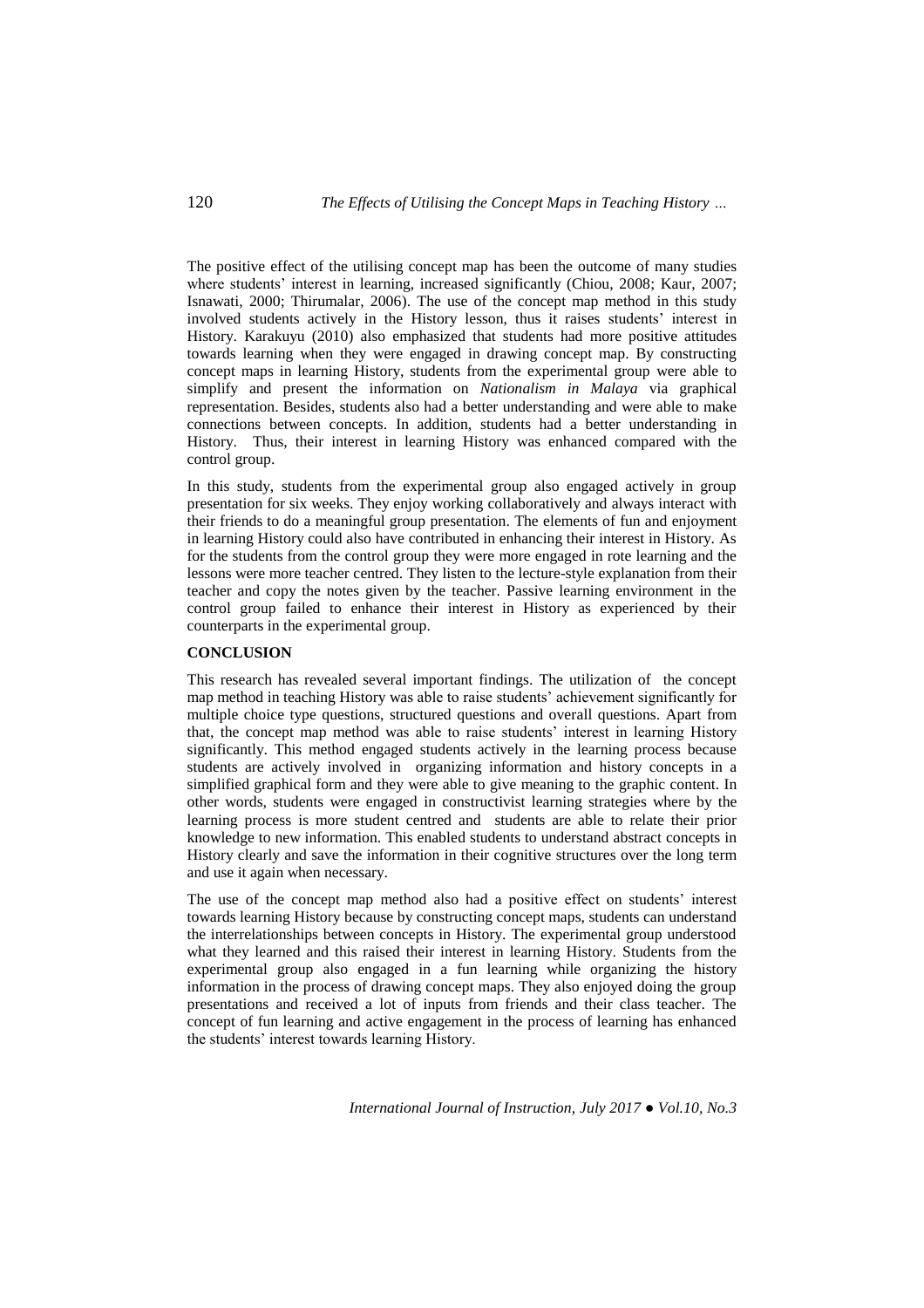These findings support the theory of meaningful learning and utilization of concept maps in teaching History. The findings have also strong pedagogical implication since History teachers can use concept maps as an effective tool in teaching and students stand to gain more benefits through this method. In terms of the practical implications, Ministry of Education and the Teachers Training Division also should consider exposing this method to teacher trainees to equip them with pedagogical competencies to face challenges in teaching History (Al-Shaer 2014; Zwaal & Otting, 2012).

The present study has some limitations. The effects of using the concept map method were analysed in the teaching of the Chapter on *Nationalism in Malaya*. More research should be conducted to investigate the effects of using this method in teaching other chapters in History. In this study only two classes of Form Two students were involved as samples; as such, it is essential to do further research to determine the effects of utilizing concept maps on a larger sample and also students of different age groups. In this study, the researcher only analysed the quantitative data. As such, it is hoped that future research will also use qualitative data to triangulate the data and investigate the effects of using the concept map method on students' achievement and interest in learning History.

#### **REFERENCES**

Al-Shaer, I*.*M.R. (2014). Employing concept mapping as a pre-writing strategy to help EFL learners better generate agumentative compositions. *International Journal for the Scholarship of Teaching and Learning, 8*(2)*.* Retrived from <http://digitalcommons.georgiasouthern.edu/ij-sotl/vol8/iss2/10/>

Asan, A. (2007). Concept mapping in science class. A case study of fifth grade students. *Educational Technology & Society*, *10*(1), 186-195.

Ausubel, D.P. (1963). *The Psychology of Meaningful Verbal Learning*. New York: Grune & Stratton Inc., Publishing.

Aziz, Z., & Jair, N. (2009).The use of concept maps to enhance achievement in History among Form Two students. *Jurnal Pendidikan Malaysia, 34*(1), 3-15.

BouJaoude, S., & Attieh, M. (2008). The effect of using concept maps as study tools on achievement in chemistry. *Eurasia Journal of Mathematics, Science & Technology Education*, *4*(3), 233-246.

Chiou, C.C. (2008). The effect of concept mapping on student's learning achievements and interests*. Innovations in Education and Teaching International*, *45*(4), 375-387.

Crabtree, D. (2001). The Importance of history. Retrived from <http://msc.gutenberg.edu/2001/02/the-importance-of-history/>

Creswell, J.W. (2014). *Educational research*: *Planning, conducting and evaluating quantitative and qualitative research,* (4 th ed.), London: Pearson Educational Limited.

Gay, L.R., Mills, G.E., & Airasian, P. (2006). *Educational research: Competencies for analysis and application*, (8<sup>th</sup> ed.). New Jersey: Prentice Hall Publishing.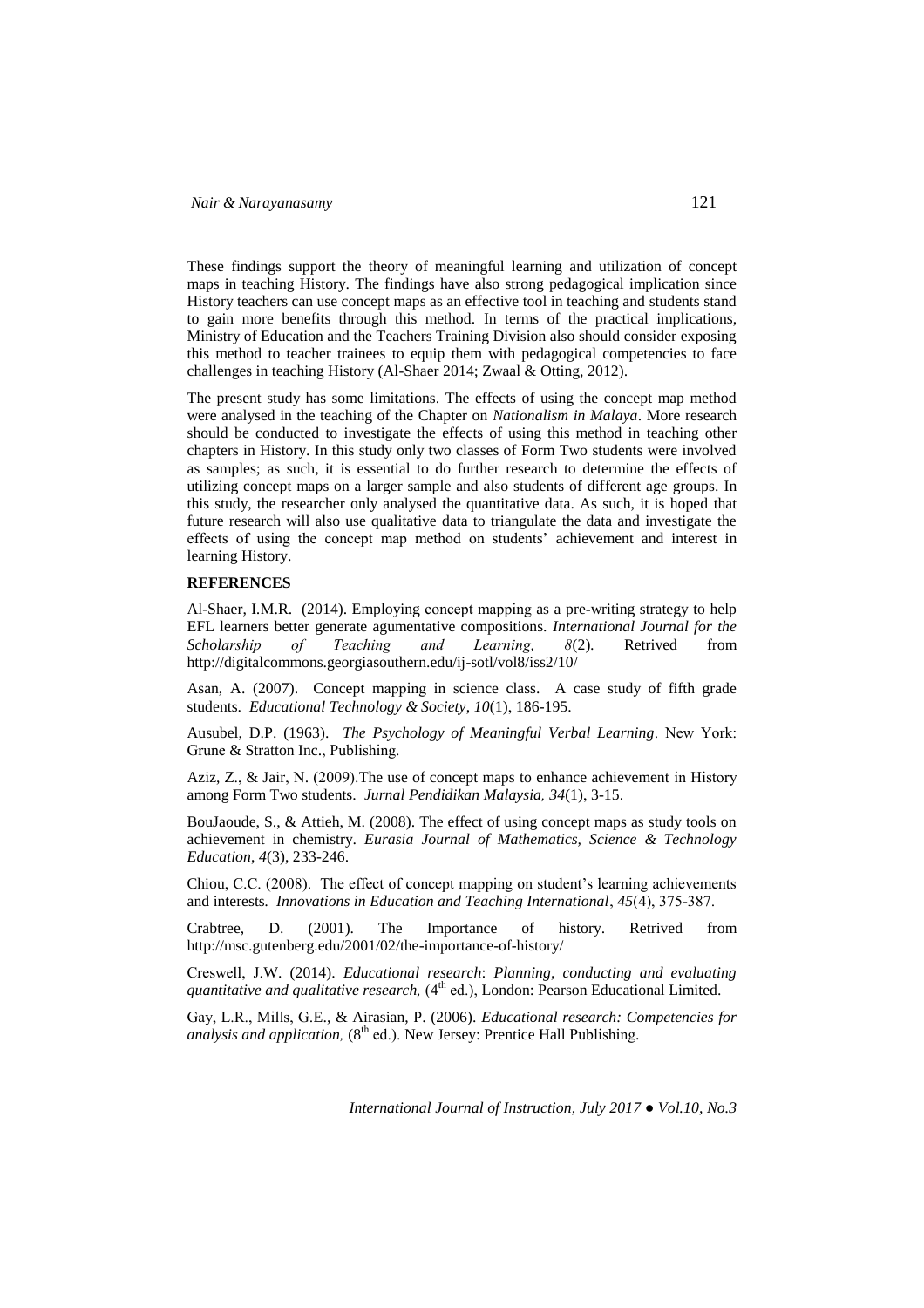George-Walker, L. D., & Tyler, M. A. (2014). Collaborating concept mapping: Connecting with research team capabilities. *Educational Research International*. Retrived from<http://www.hindawi.com/journals/edri/2014/836068/>

*Laporan perlaksanaan kurikulum Sejarah oleh Jemaah Nazir Sekolah Malaysia* [*History Curriculum implementation report by the Malaysian School Inspectorate].* (1987-1992).

Isnawati. (2000). *Application of the concept of value srategies (concept mapping) to Improve the ability of Class III A students in understanding the concept of survival of organisms.* Banjarmasin : Projek JSE Depdiknas Kalsel.

Jamil, H. (2003). *Teknik mengajar sejarah [Techniques in teaching history].* Pahang: PTS Publication & Distribution Sdn. Bhd.

Karakuyu, Y. (2010). The effect of concept mapping on attitude and achievement in a physics course*. International Journal of the Physical Sciences, 5*(6),724-737.

Kaur, R.M. (2007). *Kesan penggunaan kaedah konsep map dalam pengajaran cerpen Komsas Tingkatan Satu. [The effectiveness of using concept mapping in learning short stories]* (Unpublished Master's thesis). Universiti Sains Malaysia, Penang.

Kwang, F.L. (2000). *Effectiveness of using concept mapping in learning - mechanism of photosynthesis among Form Four students in Chinese Girls Secondary School* (Unpublished Master's thesis). Universiti Sains Malaysia, Penang.

Leibowitz, N. (2006). *Active learning in the teaching of history in elementary and secondary school.* Retrived from [http://www.lookstein.org/articles/active\\_learning.pdf](http://www.lookstein.org/articles/active_learning.pdf)

Malar, M. (2010). *Membanding kesan kaedah Lima Fasa Needham, kaedah STAD dan kaedah konvensional terhadap pencapaian, kemahiran sosial dan minat murid dalam pembelajaran Sejarah Tingkatan Empat [Comparing the effects of using Needham's Five Phase method, the STAD method and the conventional method on achievement, social skills and students' interest in learning Form Four History]* (Unpublished Doctoral dissertation). Universiti Sains Malaysia, Penang.

Malaysian Ministry of Education. (1989). *Sukatan Pelajaran Sejarah Menengah Rendah [History syllabus for lower secondary schools]*. Kuala Lumpur, Malaysia: Curiculum Development Centre Publishing.

Malaysian Ministry of Education. (1998). *Sukatan Pelajaran Sejarah Sekolah Menengah*.[*Secondary school History syllabus*]. Kuala Lumpur, Malaysia: Curiculum Development Centre Publishing.

Malaysian Ministry of Education. (2002). *Huraian Sukatan Pelajaran Sejarah Tingkatan Empat Kurikulum Bersepadu Sekolah Menengah [History syllabus, integrated secondary school curriculum: Form IV].* Kuala Lumpur, Malaysia: Curiculum Development Centre Publishing.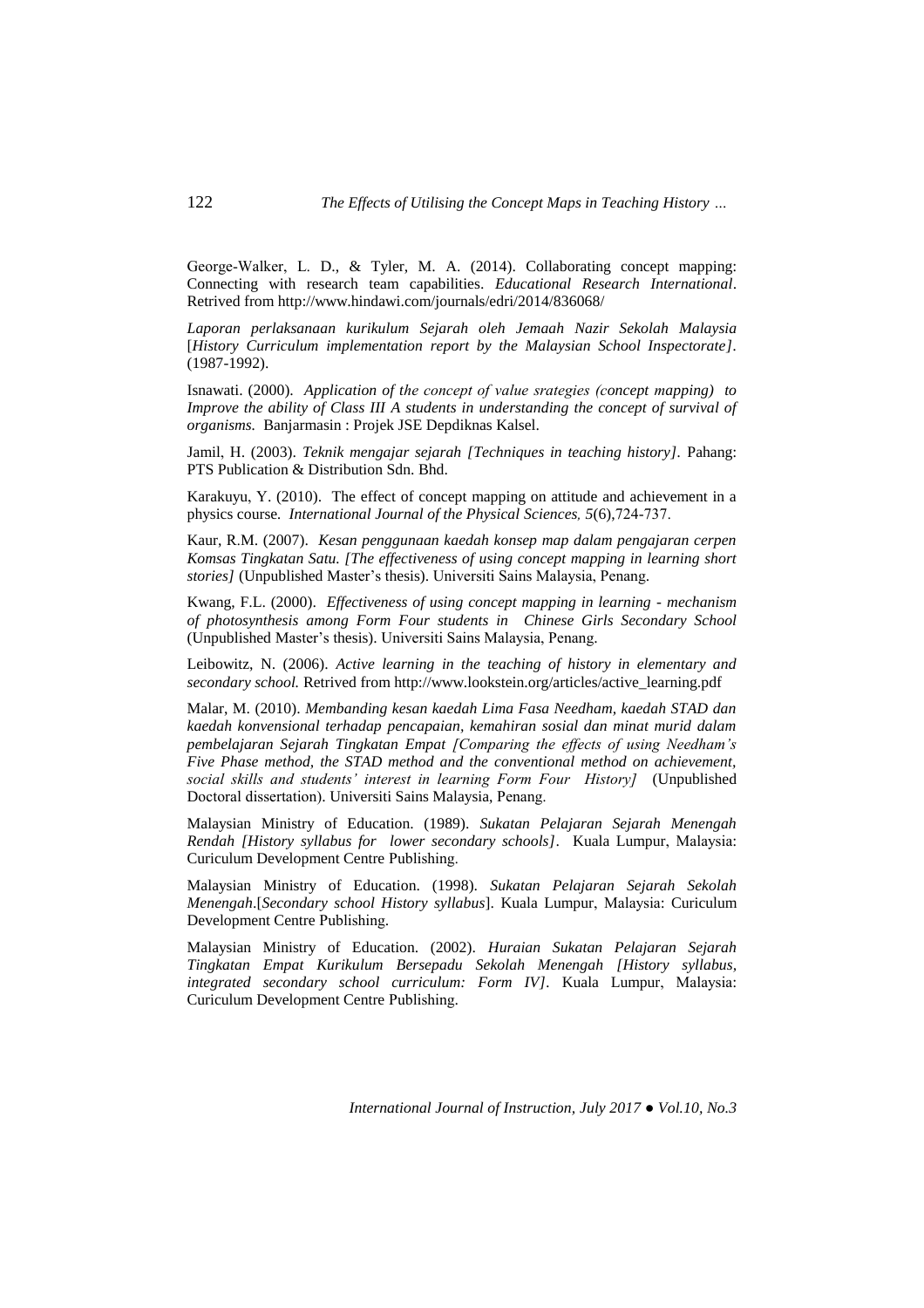Mason, C. L. (1992). Science Teaching and learning: using concept mapping to develop reflective practitioners. *Paper presented at the Annual Meeting of the National Association for Reseach in Science Teaching, Atlanta*, *GA. April 1990.*

Miandoah, A. D., Mostafaei, A., & Ghaderi, D. (2012). Effects of concept mapping instruction on the academic achievement of of students in history course. *Annals of Biological Research*, *3*(7), 3686-3690.

Mohd Din, A.M. (2005). *Perceptions of form two students on learning history subject in Mukim Sungkai* (Unpublished masteral thesis). Universiti Malaya, Kuala Lumpur, Malaysia.

Nair, S., & Arumugam, R. (2006). Keberkesanan kaedah model skema bagi meningkatkan kefahaman dan minat pelajar terhadap cerpen Bahasa Melayu [The effects of utilizing schematic model to enhance interest and comprehension of Malay short stories in literature component of the Malay language among form IV students]. *Malaysian Journal of Learning and Instruction, 3,* 65-92.

Nair, V. J. (2009). *Kesan penggunaan kosep map dalam pengajaran mata pelajaran Ekonomi Tingkatan Empat [Effects of application of concept maps in Economic subject among Form Four students]* (Unpublished Master's thesis). Universiti Sains Malaysia. Penang.

Novak, J. D., & Gowin, D. B. (1984). *Learning How to Learn*. New York: Cambridge University Press.

Novak, J. D. (2002)*.* Using concept maps to facilitate classroom and distance learning. *Scuola & Catta, 2,* 112-114.

Novak, J. D. (2005)*.* Results and implications of a 12-year longitudinal study of science concept learning. *Research in Science Education*, *35,* 23-40

Novak, J. D. (2010)*. Learning,Creating, and Using Knowledge: Concep Coporations*. London, UK: Routledge Publishing.

Noval. J. D,. & Canas, A. J. (2007). Theoretical origins of concept maps, how to construct them, and uses in education. *Refection Education, 3,* 29-42.

Pudelko, B.,Young, M., Vincent-Lammare, P., & Charlin, B. (2012). Mapping as a learning strategy in health professions education: A critical analysis. *Medical Education, 46*, 1215-1225.

Sekaran, U., & Bougie, R. (2013). *Research Methods for Business (6th ed.).* Italy: John Wiley & Sons Ltd, Publishing.

Selamat, A. M. (2004). *Learning for understanding: A study on effectiveness in learning History using constructivist learning theory* (Unpublished Master's thesis). Tanjung Malim, Perak, Malaysia: Universiti Perguruan Sultan Idris.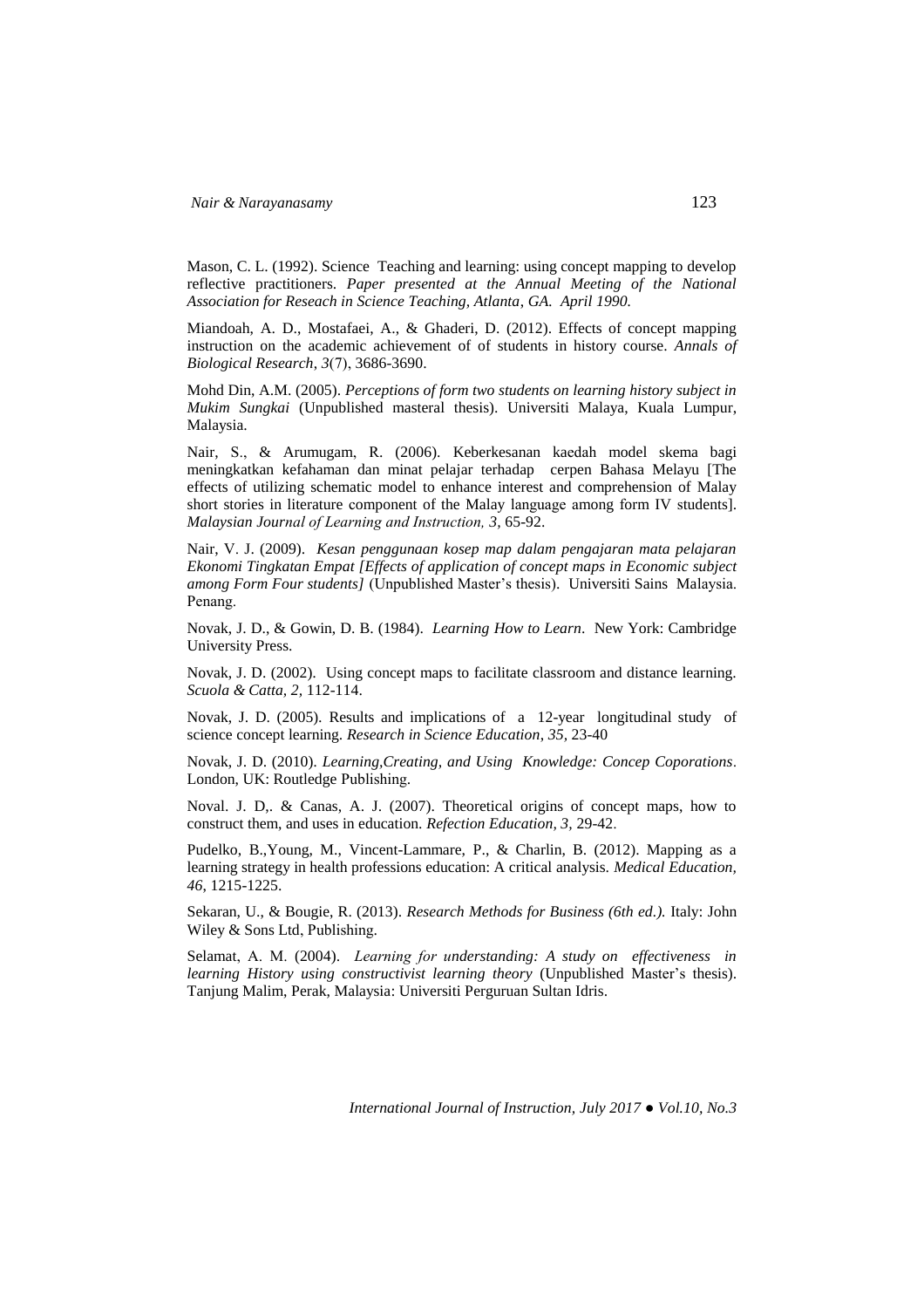Sen@ Thomas, H. K. (2002). *Kesan penggunaan peta konsep dalam pembelajaran Sains Tingkatan Satu*. [The effecti of using concept maps in learning Science among Form One students] (Unpublished master's thesis). Universiti Sains Malaysia, Penang.

Steeves, K.A. (1998). Working together to strengthen history teaching in secondary schools. Retrieved from [http://www.historians.org/about-aha-and-membership/aha](http://www.historians.org/about-aha-and-membership/aha-history-and-archives/archives/working-together-to-strengthen-history-teaching-in-secondary-school)[history-and-archives/archives/working-together-to-strengthen-history-teaching-in](http://www.historians.org/about-aha-and-membership/aha-history-and-archives/archives/working-together-to-strengthen-history-teaching-in-secondary-school)[secondary-school](http://www.historians.org/about-aha-and-membership/aha-history-and-archives/archives/working-together-to-strengthen-history-teaching-in-secondary-school)

Sundee @ Shanti, R. (2005). *Kesan pendekatan model skema tehadap kefahaman sajak dalam kalangan pelajar Tingkatan Empat, [The effectiveness of using schematic model approach in comprehending poems among Form Four students]* (Unpublished master's thesis). Universiti Sains Malaysia, Penang.

Thirumalar, K. (2006). *Kesan Penggunaan Teknik Konsep Map Terhadap Pencapaian dan Minat Dalam Sejarah.[The effects of using concept mapping techniques on achievement and interest in history]* (Unpublished Master's thesis). Universiti Sains Malaysia, Penang.

Thomas, H. (2002). *Effects of using concept mapping in learning of Science (Form One)*. (Unpublished Master's thesis). Universiti Sains Malaysia, Penang.

Zwaal, W., & Otting, H. (2012). The impact of concept mapping on the process of problem-based learning. *Interdisciplinary Journal of Problem-based Learning, 6*(1), 104-128.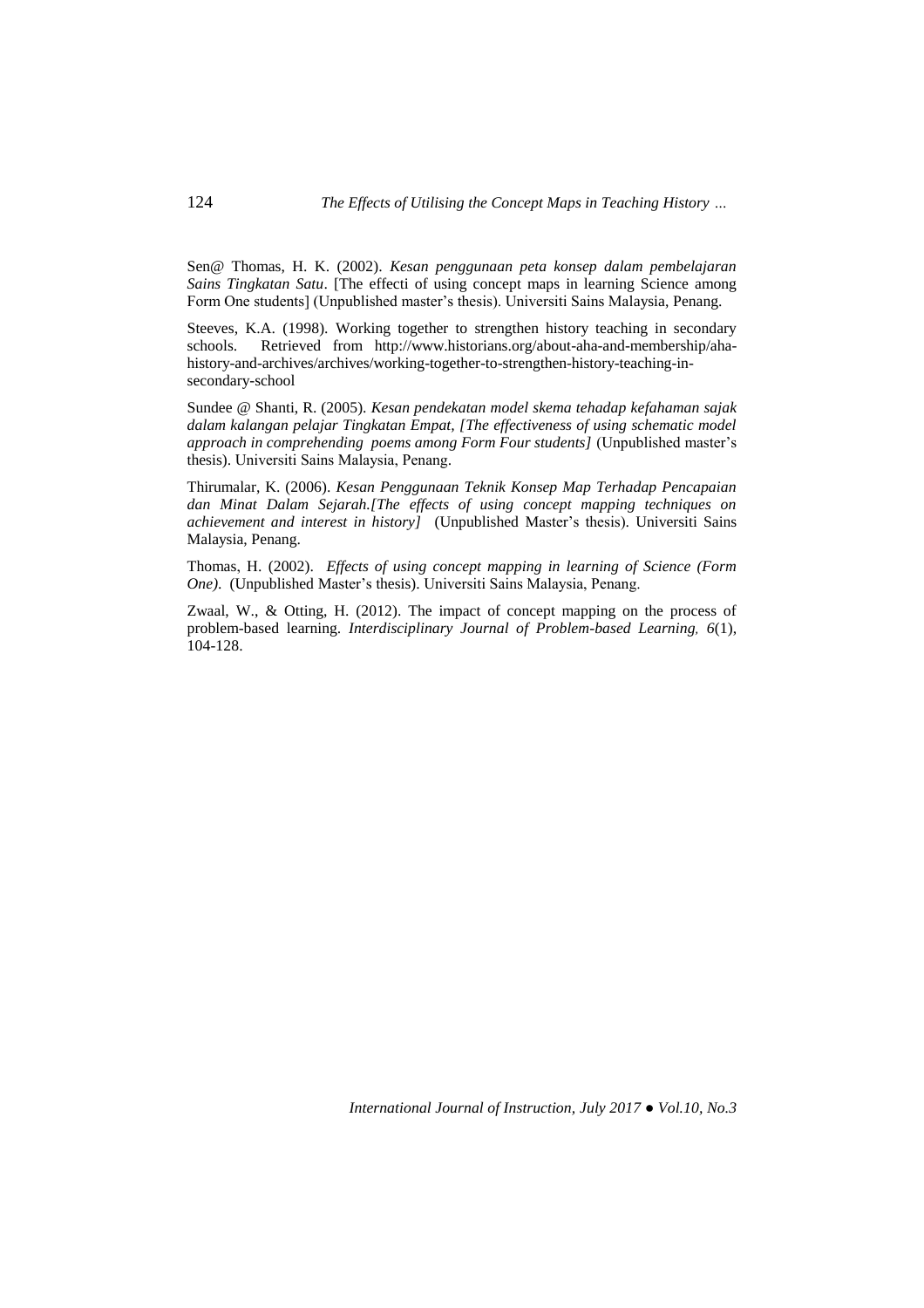*Nair & Narayanasamy* 125

### **Turkish Abstract Tarih Öğretiminde Kavram Haritalarından Yararlanmanın Etkileri**

Tarih öğretmek, öğretmenler için zorlu ve zorlayıcı bir görevdir, çünkü çoğu öğrenci, Tarihi sıkıcı bir ders olarak görür. Pek çok araştırma, öğrencilerin Tarih öğrenmeyle ilgilenmediğini göstermektedir. Bu makale, orta öğretim okullarında Tarih öğretiminde konsept harita yönteminin kullanılmasının etkilerini araştırmak için yapılan yarı deneysel bir çalışmaya dayanmaktadır. Araştırmacılar, Tarih öğretiminde kavram haritalarının kullanılmasının deney grubundaki kişilere, tarih sorularına kontrol grubundan daha iyi cevap vermesinde yardımcı olup olmadığını araştırmıştır. Araştırmacılar ayrıca, bu yöntemin öğrencilerin tarih öğrenmeye olan ilgisini artırıp arttırmadığını araştırmışlardır.

Anahtar Kelimeler: tarih öğretimi, kavram haritaları, anlamlı öğrenme teorisi, Malezyalı ortaöğretim okulları

### **French Abstract Les Effets d'Utiliser les Cartes de Concept dans Histoire Enseignante**

L'enseignement de l'Histoire est une tâche dure et stimulante pour des professeurs parce que la plupart des étudiants considèrent l'Histoire un sujet ennuyeux. Beaucoup d'études indiquent que les étudiants ne sont pas intéressés par l'Histoire apprenante. Ce papier est basé sur une étude quasi-expérimentale conduite pour examiner les effets d'utiliser la méthode de carte de concept dans l'enseignement d'Histoire dans des collèges d'enseignement général. Les chercheurs ont examiné si l'utilisation de cartes de concept dans l'enseignement d'Histoire a aidé les sujets du groupe expérimental à répondre aux questions d'histoire mieux que le groupe témoin. Les chercheurs ont aussi examiné si cette méthode a aidé à améliorer l'intérêt des étudiants dans l'apprentissage d'Histoire.

Mots Clés: en enseignant histoire, cartes de concept, théorie d'apprentissage significatif, collèges d'enseignement général malais

## **Arabic Abstract**

## **آثار استخدام خرائط المفهوم في تدريس التاريخ**

تدريس التاريخ هو مهمة صعبة وتحدي للمعلمين لأن معظم الطلاب يعتبرون التاريخ موضوع مملة<sub>.</sub> العديد من الدراسات تشير إلى أن الطالب غير مهتمين في تعلم التاريخ. ويستند هذا البحث إلى دراسة شبه تجريبية أجريت للتحقيق في آثار استخدام طريقة خريطة المفهوم في تدريس التاريخ في المدارس الثانوية. وبحث الباحثون ما إذا كان استخدام الخرائط المفاهيمية في تدريس التاريخ ساعد موضوعات المجموعة التجريبية على اإلجابة على أسئلة التاريخ بشكل أفضل من المجموعة الضابطة. كما بحث الباحثون ما إذا كانت هذه الطريقة ساعدت على تعزيز اهتمام الطالب بتعلم التاريخ.

الكلمات الرئيسية: تدريس التاريخ ، خرائط المفاهيم، نظرية التعلم المجدي، المدارس الثانوية الماليزية